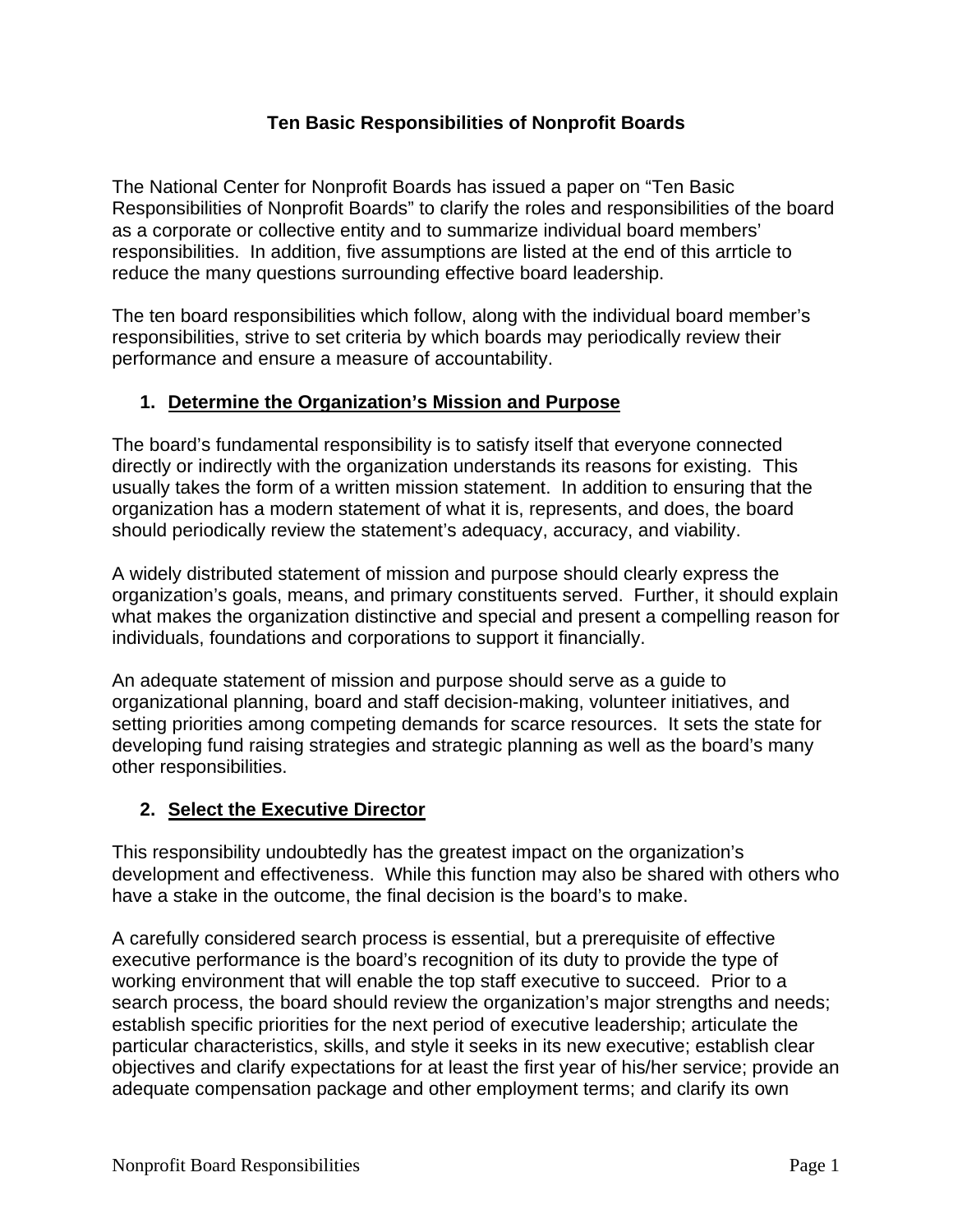functions as distinct from those of the executive and staff, including the executive's own exclusive responsibility to select and supervise a management team without board interference.

Finally, the board should prepare a comprehensive job description that includes a response to this fundamental question: *Who is the organization's chief executive? Is it the chief staff officer (by whatever title), or is it the top elected volunteer officer (by whatever title)?* Or is it some vague and perilous combination of both?

# **3. Support the Executive and Review His/Her Performance**

Nowhere else can the chief executive seek the kind of moral and substantive support he/she consistently needs except from his/her board. Although this responsibility is often manifested through the board's top elected officer, it remains a board function. Some boards have found it useful to assign this responsibility to its executive committee. This helps, but the board as a whole should be satisfied that the chief executive:

- Receives frequent and constructive feedback;
- Is introduced to other community leaders and organizations;
- Is invited to important social functions;
- Is complimented for exceptional initiatives;
- Is encouraged to take professional and personal leave for renewal;
- Is assisted when members overstep prerogatives or misunderstands their roles;
- Feels that the board is aware of and sensitive to family situations and needs; and
- Feels that his/her performance is being assessed in relation to the board's performance.

With regard to informal and formal performance reviews, the board and executive should agree on purposes and processes. This delicate business is helped immeasurably if annual goals and objective are mutually discussed and agreed on; they become the primary criteria for review through informal and candid discussion.

# **4. Ensure Effective Organizational Planning**

The conventional wisdom is that boards should insist that comprehensive organizations plannind is done and done well. So far, so good; but the perplexing questions for board and staff are: 1) who should do it; and 2) how can busy volunteer board members be meaningfully involved in the process? Opinions differ on how these questions should be answered, but there is wide agreement on at least these principles:

• Board members must be involved extensively in the planning process if they and the board are to assume proper ownership of the plan and otherwise help to implement many of the plan's goals and objectives including the acquisition of new resources.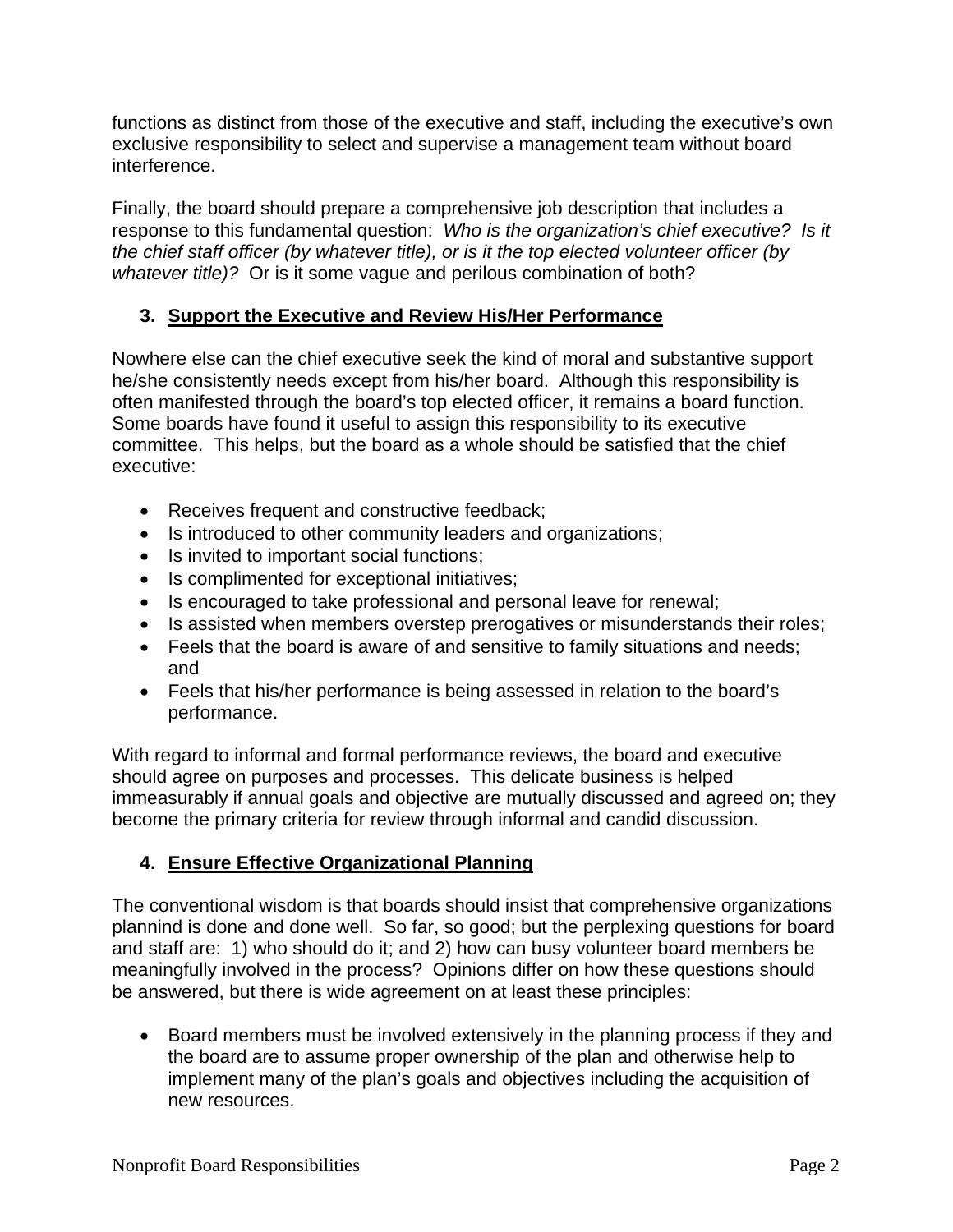- Their role is essentially one of asking good questions, expecting good answers, and serving as resources in areas of personal and professional expertise.
- The board's committee structure offers particularly helpful opportunities to engage board members in certain areas to be addressed in the plan. Functional areas not obviously tied to board standing committees could be make part of the executive committee or full board agendas.
- The board should formally and enthusiastically approve the plan following an extended period of consultation and opportunity for revision. While some long range forecasts can be made, it is probably best not to cover more than a threeyear period. Annual progress reports by the executive will keep the staff accountable and the board aware of progress on priorities.
- When there is professional staff, the conduct and coordination of planning is best entrusted to it. We should not expect volunteer board members to be full-time authorities on programmatic, financial and managerial issues or to commit to more and longer meetings. The organization's executive and staff must share at least as much enthusiasm and ownership as does the board, and perhaps even more because they bear the primary responsibility for implementing it.
- This is not at all to minimize the board's vital involvement in the planning process, however. Because the board members are, or should be, free of vested interest and are responsible for considering issues and rendering judgments for the organization as a whole, and because they must ultimately assess the quality of the goals and objectives resulting from the process, they should be involved extensively in it.

Planning occurs at various levels within an organization depending on its size and complexity, the attitudes of the executive, staff and board concerning its relative importance, and many other circumstances. Planning can be operational (day to day), short term (ad hoc to meet a specific priority), annual (operational), or long range or strategic (comprehensive and very forward looking). It is the board that should insist on the latter or its seldom gets done, but we should remember that all planning is more art than science. Depending on the special circumstances, mission and purposes of the organizations, the most long-range or strategic plans will include a combination of these elements.

- Statement of mission and purposes;
- Assumption about the future (likely internal and external circumstances);
- Current programs and services;
- New programs and services;
- Membership development and retention strategies (if apropos);
- Staffing (current and projected);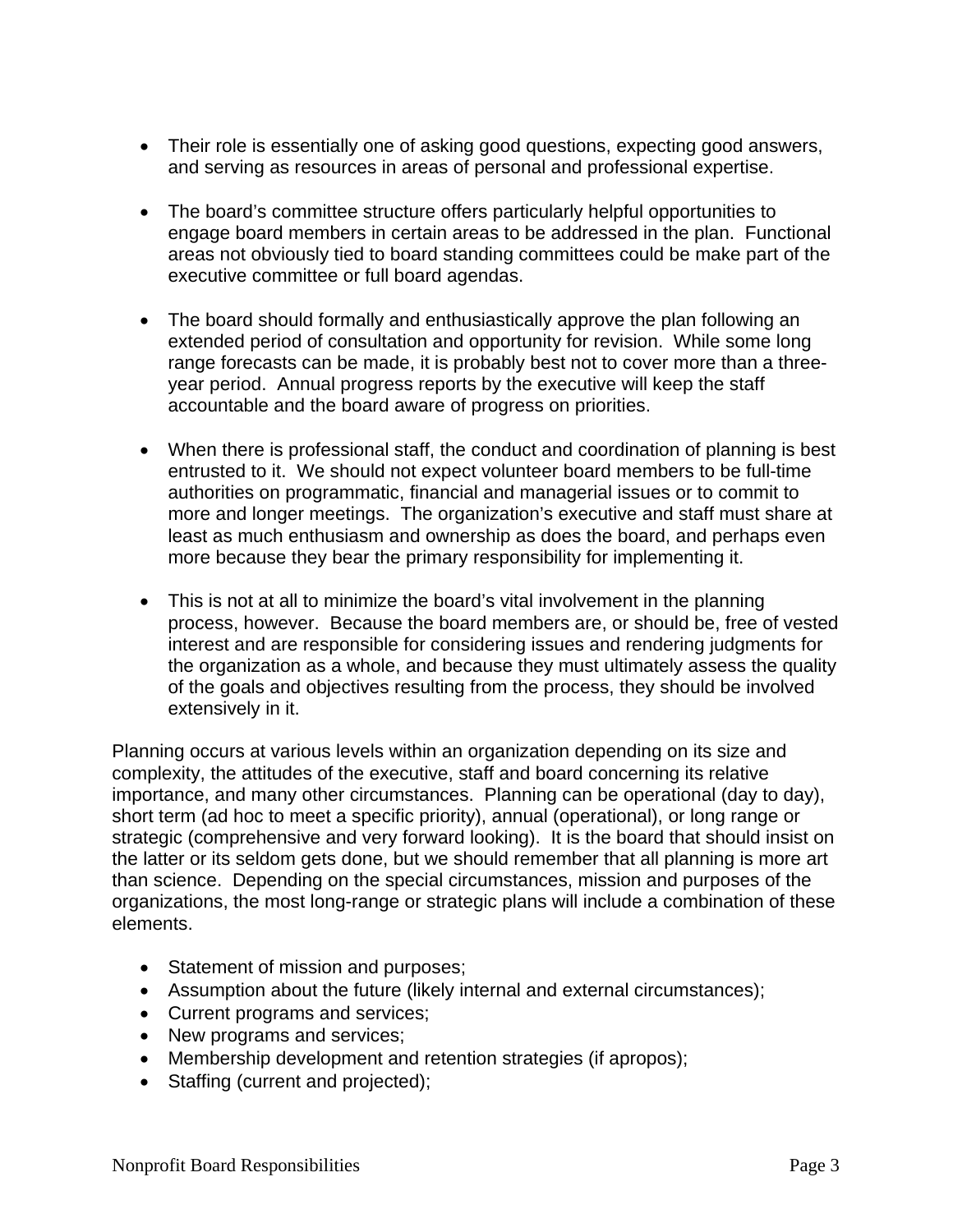- Board of directors (size, method of selection, committee structure, other bylaws provisions);
- Financial projections (income and expenditures);
- Fund raising strategies;
- Public relations;
- Appendices (current and proposed staff organization charts, financial trends for the preceding three to five years and projections for the next three years, trend data on clients and constituents served, etc.).

### **6. Ensure Adequate Resources**

An organization is only as effective as it has resources to meet its purposes. Providing adequate resources is, first and foremost, a board responsibility. Many organizations confuse the executive role with the board's responsibility on this score, particularly when the staff includes a director of development or fund raiser.

It is perfectly appropriate to consider the top executive as the chief fund raiser, but the board determines what is really possible to achieve. The performance of the board, executive, and director of development is intimately linked to the board's membership and its ability to open doors, influence potentially large donors, and otherwise monitor and guide fund raising initiatives. Effective fund raising is one measure of the board's capabilities, commitment and influence. Every board member should inventory his/her connections with potentially helpful givers and the board should accept responsibility in his area

Providing an annual gift by board members is increasingly accepted, although sometimes reluctantly. Their personal and collective example is very important. In addition to being able to report 100 percent participation to potential and past supporters, board members are better fund raisers when they know they have done their part. The amount of personal giving by board members is less important than the extent of their participations.

Aggregate board members' giving should be reported as a separate category in fund raising reports. The aggregate giving for the same period in the preceding year should also be provided. The annual goal each year should be to exceed the preceding year's total.

The expectation of personal board member giving is a relatively new one for many boards and board members, and it has created a certain awkwardness for everyone, especially the executive. It is important to ensure, therefore, that only board members personally solicit one another and that we dispel the myth that giving time to an organization is equivalent to giving money (both are important and everyone is capable of giving something). All prospective board members should understand that an annual gift is one of the board's expectations.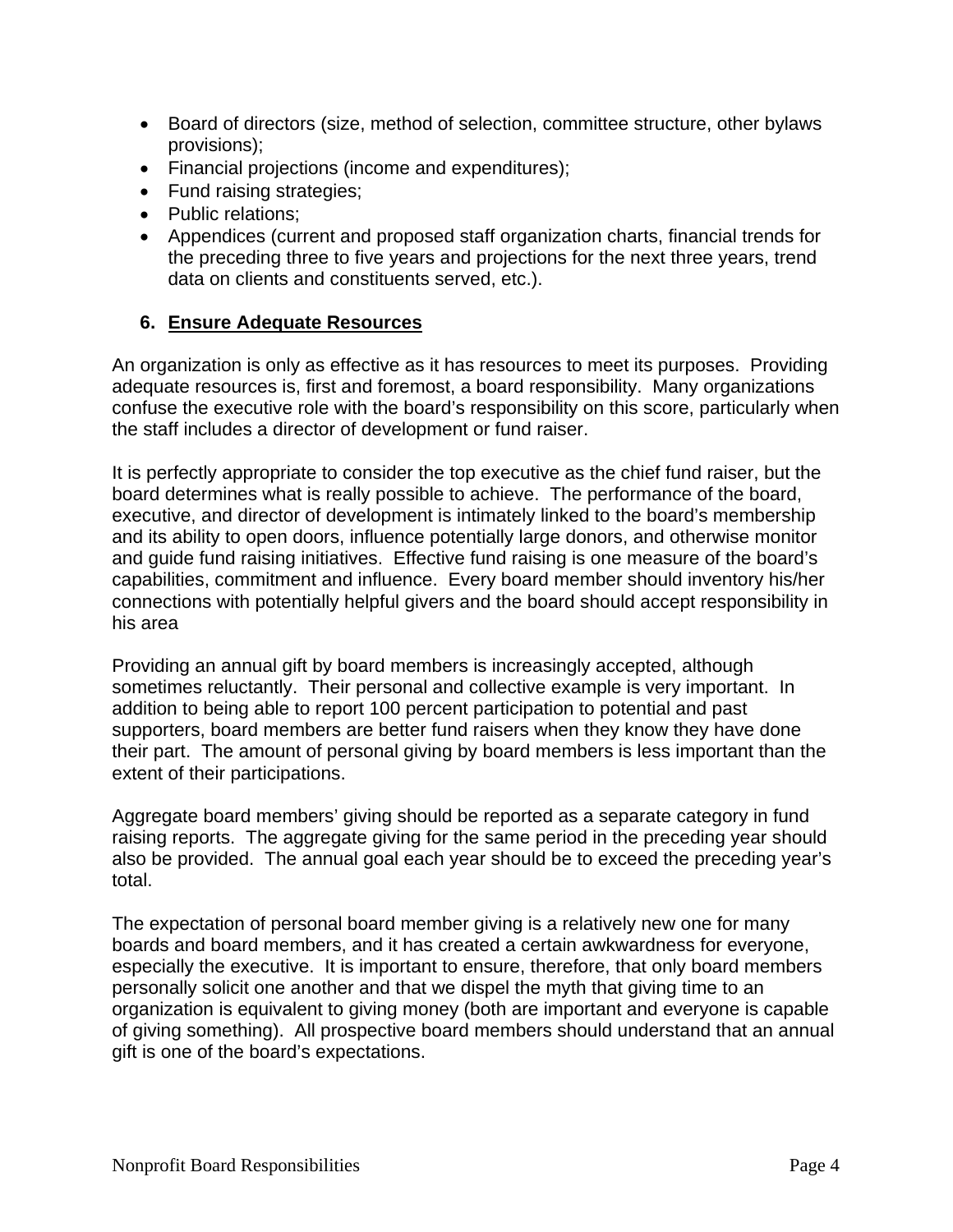The board should periodically consider and approve a fund raising rationale and plan a case statement. This is a written statement of need that extends in more detail what is presented in the organization's statement of mission and purposes. Whether funds are being sought for a special project or program or more unrestricted purposes, the organization needs to develop a current game plan. The case should clearly answer the questions of why the organization needs money and how it will be used.

Finally, the board should guard against a natural tendency for it to behave as if its development or fund raising committee alone bears the responsibility for initiatives in this area. Again, fund raising is a full board function; the appropriate standing committee is simply the board's agent to help coordinate the work of the board's members, executive and any fund raising staff.

# **7. Manage Resources Effectively**

An important part of serving the public trust is protecting accumulated assets and ensuring that current income is managed properly. Because organizations are incorporated and granted tax-exempt status by state and federal laws to fulfill a public need, the board's obligations go well beyond its organization's members, constituents or clients.

There are some universal truths applicable to every nonprofit organization, beginning with legal responsibility. Regardless of what board members are called, they are in essence the trustees in the literal and legal sense of the term. No matter how the organization is structured or the degree of authority delegated to staff, committees, or affiliates, the board and therefore the individual trustees are ultimately accountable.

Whether it is a service agency or a cause-oriented membership association, the board has the principal responsibility for fulfillment of the organization's mission and the legal/fiduciary accountability for its operations. There have been several legal cases where board members were held legally accountable, largely because they had failed to exercise reasonable oversight and objectivity. The law, however, is fair as long as the board members' attention to responsibility is reasonable. Joseph Weber, former head of the Greater New York Fund, pointed out in Managing the Board of Director that this does not mean that a director needs to fear liability for every corporate loss or mishap that may occur. On the contrary, a director is generally protected from liability for errors of judgment as long as he/she acts responsibly and in good faith, and with the basic interests of the corporation as the foremost objective.

Boards traditionally exercise this responsibility by helping to develop and approve the annual budget. Indeed, this annual rite is probably one of the board's most significant policy decisions because it sets in motion a host of programmatic, personnel and other priorities. This responsibility should not be delegated to the board's executive for finance committee.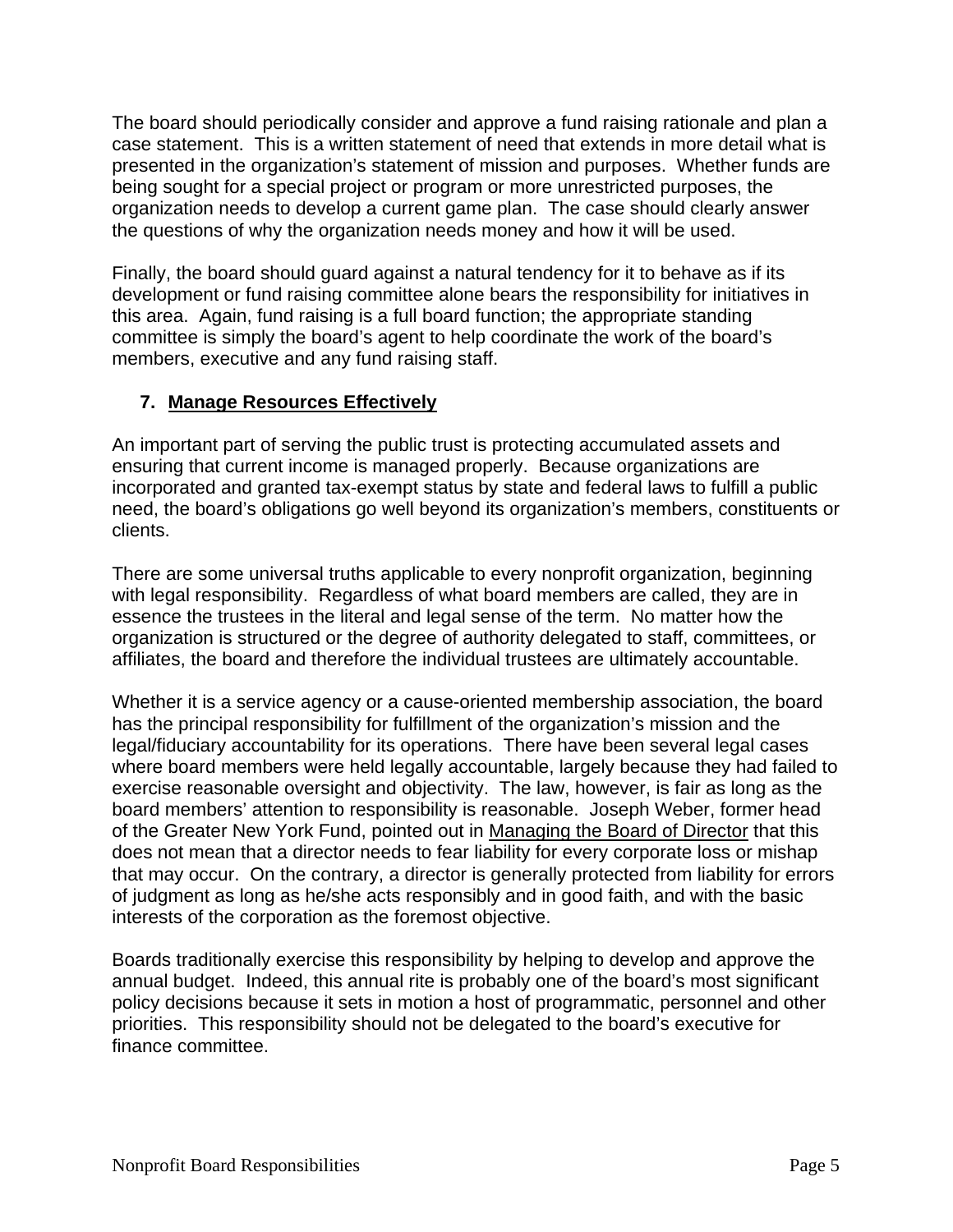The board can only monitor the budget's implementation if it has clear, intelligible, accurate and timely financial reports. All board members should receive quarterly balance sheets with a consolidated accounting of all assets and current liabilities. Monthly finance reports should be provided to the treasurer and members of the finance or executive committees; in the absence of such committees, all board members should receive them. Board members should not shy away from suggesting improvement in the formats and presentations of financial report.

The board should insist on an annual audit by an independent certified public accountant or accounting firm. The audit function should not be performed by a volunteer board member. It is also good practice for an audit subcommittee of the board's finance committee or a separate audit standing committee, if the board is of sufficient size to accommodate it, to meet with the auditor at least subsequent to the audit process and before the audit is in final form. Finally, all board members should receive the audit report prior to the meeting at which it is discussed.

# **8. Determine and Monitor the Organization's Programs and Services**

The board's fundamental role begins with the question of whether current and proposed programs and services are consistent with the organization's stated mission and purposes. Given limited resources and unlimited demands on them, the board must decide among competing priorities. Financial and programmatic decisions should not be made independently.

What the organization does for its members, constituents or clients determines its significance as a social institution. Yet, there is nearly universal complaint by board members that their meeting agendas are dominated by finance and fund raising issues. Every board must find a sensible division of labor among its members to ensure that programs and services are demonstrably consistent with the organization's mission and purposes and are of high quality. This minimally argues for an appropriately named standing committee.

The board should have a good sense of its monitoring and oversight role by seeking a balance between the board's responsibility to ensure quality, cost-effective programs and services, and the staff's responsibility to creatively initiate and conduct them.

It is in meeting this particular responsibility that board and staff roles often become confused, particularly when board members also volunteer extensively to conduct and manage programs. Candor, openness and explicit job descriptions go a long way toward negotiating a accommodation satisfactory to everyone.

### **9. Enhance the Organization's Public Image**

The board serves as a link between the organization's staff or volunteers and its members, constituents or clients. But government leaders, the media, and current and potential funding sources call for an ambitious and effective public relations program to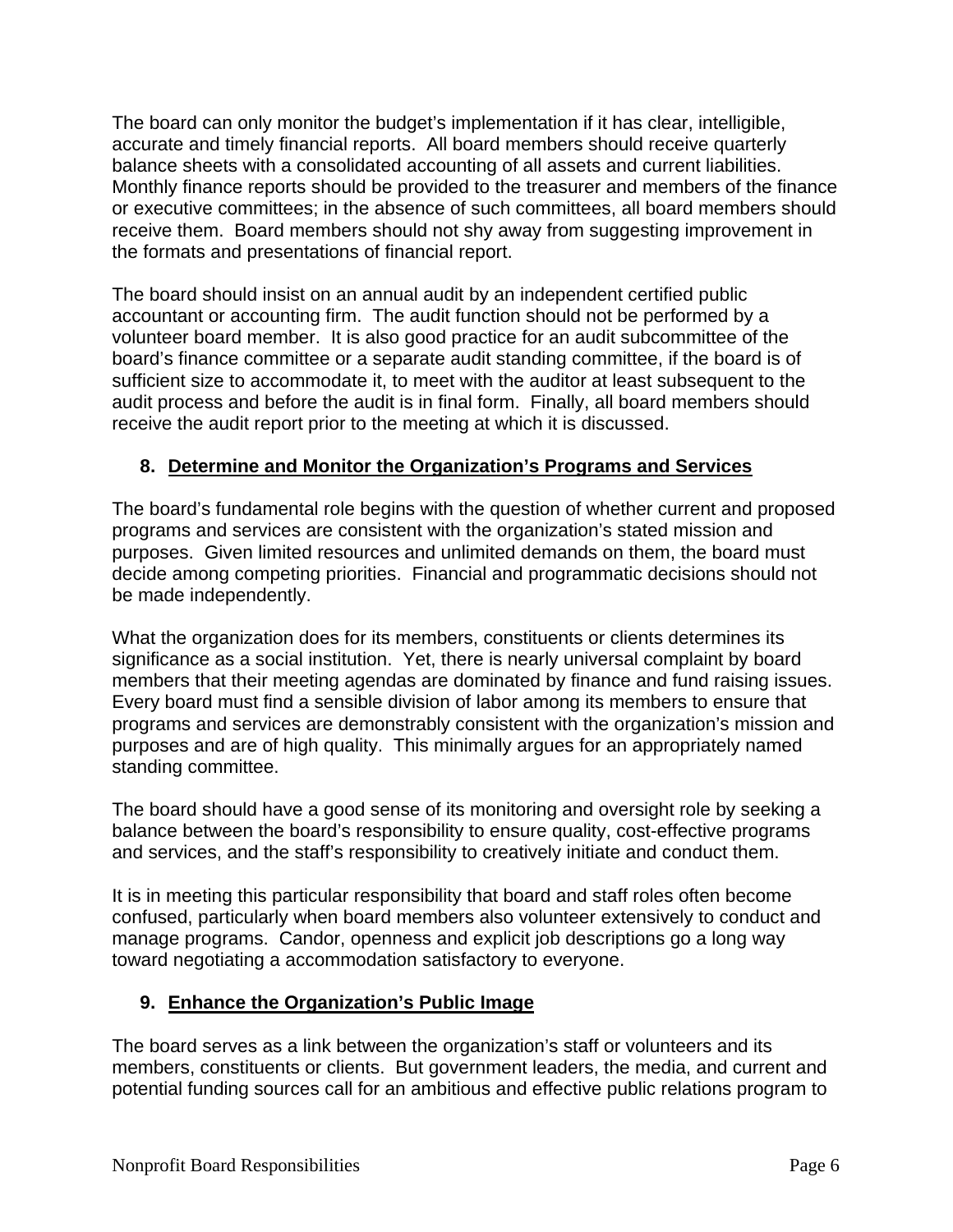ensure a healthy public image for the organization. Clearly outlined achievements, contributions to the public good, and explanations for how gifts, grants and other revenue sources are allocated, are all part of the process. Written annual reports, timely and informative press releases, consistent communication initiatives with community and government leaders, and timely speeches by appropriate board members to civic and community groups are important elements of a comprehensive public relation strategy.

One of the most important decisions to be made by the executive and the board's top elected leaders is who should be the organization's spokesperson. This decision is normally situational, but there are advantages to having an especially articulate board chairperson or volunteer president who can serve this important function. Volunteer leaders who convey their commitment and dedication through advocacy and a willingness, on behalf of their boards, to get out in front of their executive and staff on the thorny issues, command more public attention and respect because they do not receive remuneration.

Boards, however, should guard against the occasionally overzealous board member who may take inappropriate and unilateral initiatives without clearance. The board's elected leaders should ensure that the board appropriately disciplines itself. No board member should represent himself/herself as speaking for the board or organization unless specifically authorized to do so.

### **10. Serve as a Court of Appeal**

One of the marks of an effective managed and governed organization is its ability to avoid having its board arbitrate personnel issues except in the rarest of circumstances. Solid personnel policies and procedures, grievance protocols and especially clear understanding about the executive's responsibility for hiring, developing and releasing staff help to unsure appropriateness in this area. Nevertheless, the time may come when the executive's judgment will be challenged. The wise executive know when to consult with the board and to ask for its judgment involving disputes not otherwise manageable within the executive's prerogatives.

### **11. Assess its Own Performance**

John W. Nason in **The Nature of Trusteeship** strongly urges boars to conduct substantive review of their own performance. This is the most contemporary of board responsibilities, one that is being taken very seriously in not-for-profit organizations.

Every three to five years, the board and its executive should stand back from their usual preoccupations and reflect on how the board is meeting its responsibilities. This process should include a look at how its membership composition, membership selection process, organization or structure and overall performance can be strengthened.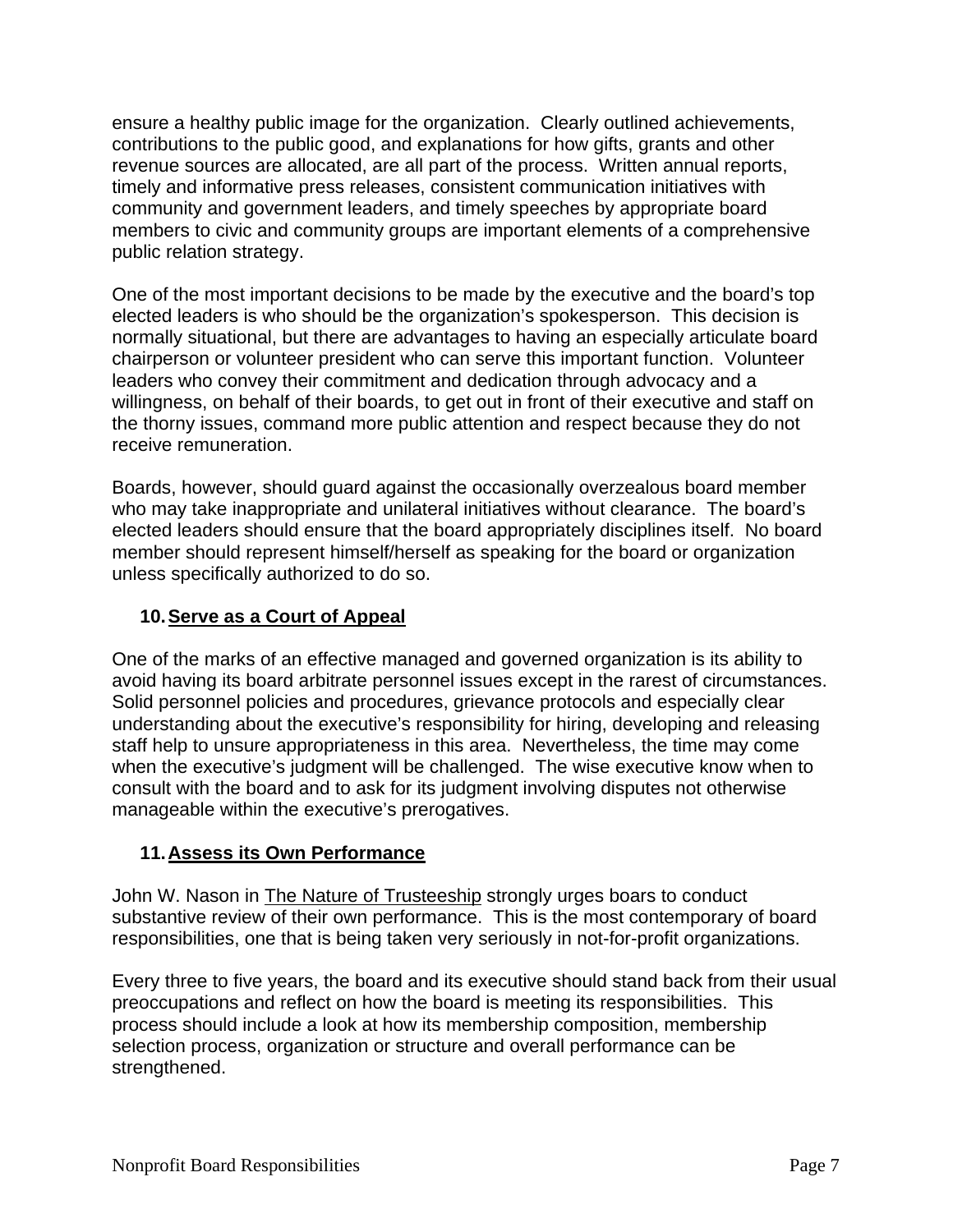A candid and anonymous written survey of board members' perceptions in advance of a workshop or retreat can pave the way for consensus on priorities. A qualified third-party facilitator can bring experience, objectivity, credibility and perspective along with some innocence to the process. An overnight stay away from the organization's boardroom combined with opportunities to socialize can build camaraderie and trust among board members and between the board and the executive.

### **Conclusion**

Of course, there are other board responsibilities. Assuring compliance with local, state and federal laws and regulations; questioning unreasonable governmental intrusion; adhering to the highest ethical and moral standards of organization behavior; and selecting its own successors are but a few that deserve mention.

Boards are learning to balance their nearly limitless organizational powers with selfrestraint, to delegate authority where possible and sensible without abdicating their considerable responsibilities, and to channel board members enthusiasm and commitment into appropriate behaviors. As the nation's nonprofit, voluntary organizations continue to evolve and develop more programs to strengthen their governance, the nonprofit sector will surely strengthen its already significant contributions to American society.

#### Assumptions:

- 1. *Board and board member responsibilities are fundamentally the same for all organizations* (although nearly everyone feels that his or her organization is unique and special).
- 2. *How boards and board members actually fulfill their responsibilities will vary* as a function of many factors. These may include whether the agency is membership or non-membership based, whether its budget and staff levels are modest or substantial, and whether it is newly formed or has a long history of growth and development.
- 3. *There is no generic model* of board size or composition or organization that has proven itself to be viable in all circumstances. On the other hand, a body of knowledge has evolved that argues for certain structures, policies, and practices that consistently work better than others.
- 4. *All organization undergo a metamorphosis* over time that calls for periodic review, fine tuning, and sometimes major overhaul of their governance structure. Organizational performance, like human performance, is cyclical in effectiveness and in need of renewal as it evolves over time.
- 5. *Board members begin to reach their optimal levels of performance* when they exercise their responsibilities primarily by asking good and timely questions rather than by 'running' programs or implementing their own policies. It is when mutual expectations are agreed upon that issues and responsibilities are clearly defined and board/staff relationships are what they should be.